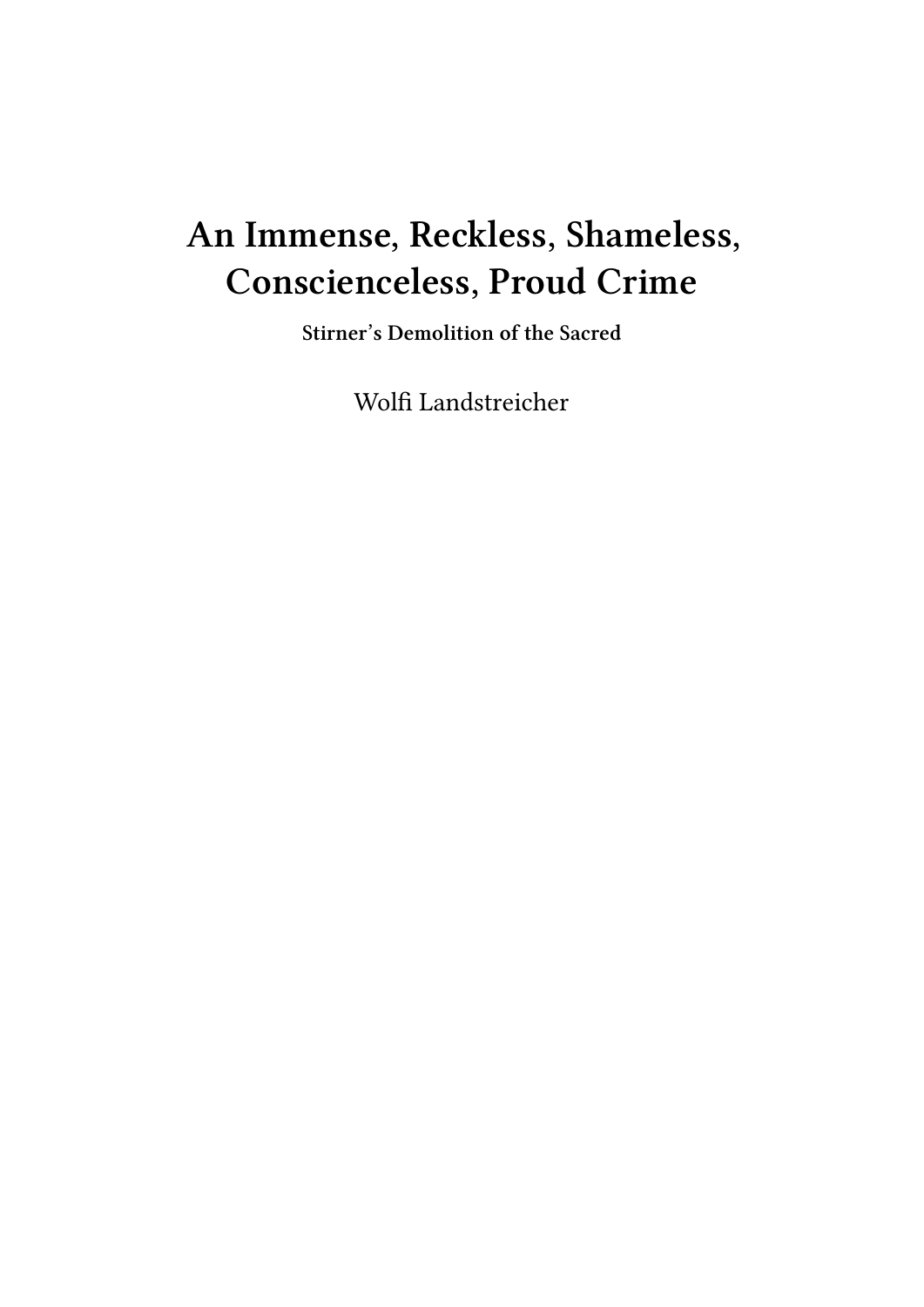## **Contents**

|--|--|--|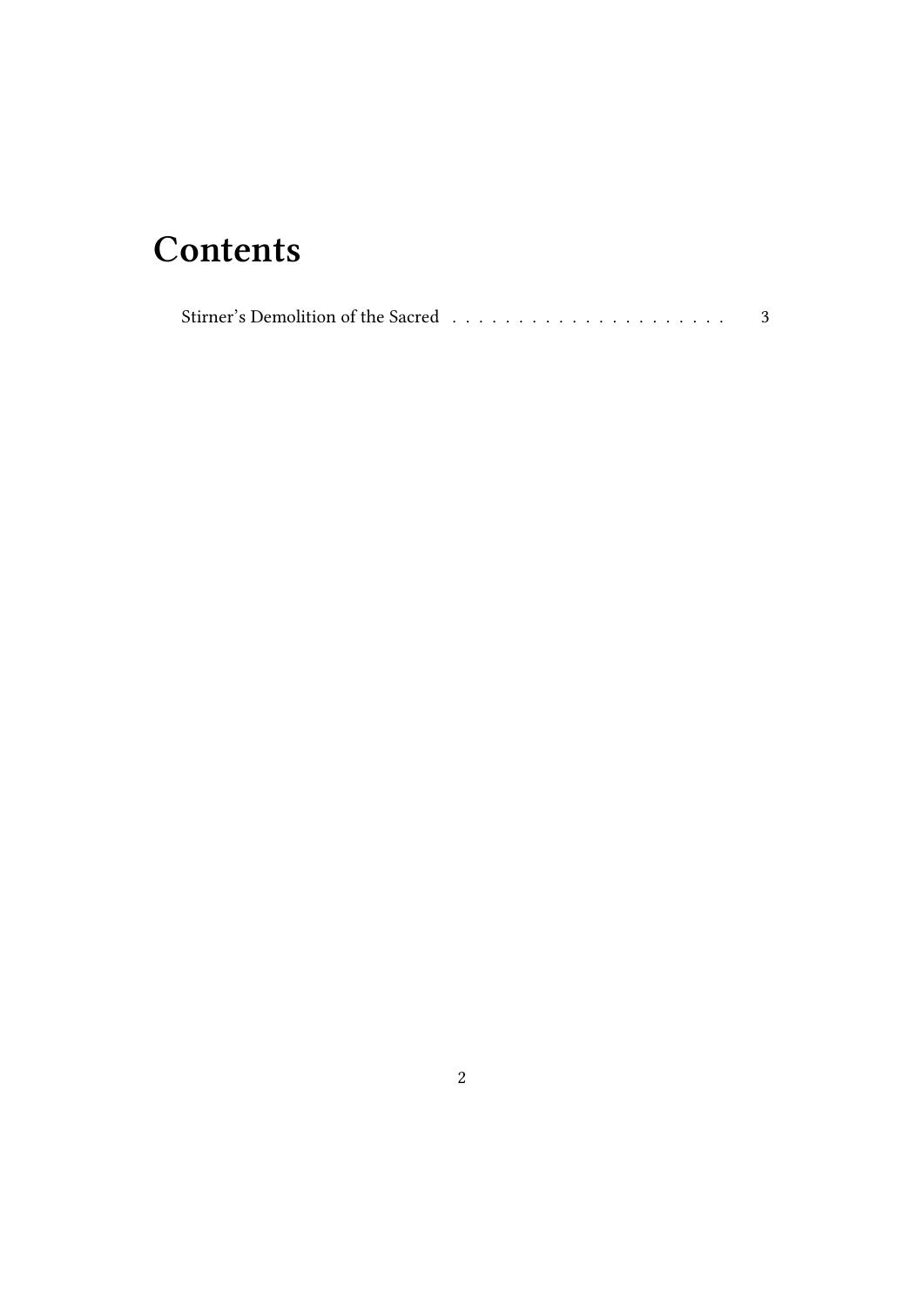## **Stirner's Demolition of the Sacred**

"*In crime the egoist has hitherto asserted himself and mocked at the sacred; the break with the sacred, or rather of the sacred, may become general. A revolution never returns, but an immense, reckless, shameless, conscienceless, proud—crime, doesn't it rumble in the distant thunder, and don't you see how the sky grows ominously silent and gloomy?"*—Max Stirner

I am speaking in words of things that words can only point to. This is true, of course, whenever anyone talks about anything, but there are circumstances when the limits of language become more evident and explanation becomes more necessary, though it adds more words to the mix. Stirner used words in a sharp, pointed, direct way, but what he was doing was so outside of the dominant worldviews not only of his own time, but of ours as well, that he is frequently misunderstood. Because of the clarity of his language, it is hard for me not to see this misunderstanding as intentional, as a choice. But I am speaking my language. Knowing its limits, knowing that it is the equivalent of a pointing finger, not an expression of the actual things to which it points, and knowing my desire to get something of use and significance across to you, I will strive for clarity and will offer explanations where I feel it is necessary.

What I intend to talk about is an aspect of Stirner's project that I consider essential to any genuinely *anarchist* endeavor, i.e., any endeavor consciously aimed at ending your and my enslavement to any master, to any authority<sup>1</sup>, any ideology, any allegedly higher power or force through which you and I may alienate our lives, our activities and our worlds. I am talking about Stirner's demolition of the sacred.

Of course, this aspect of Stirner's project cannot be separated from the whole, and I am not trying to make such a separation here. I am rather choosing this particular starting point to point to the whole project, because, starting here, I think I can show the usefulness of Stirner's project to anarchist efforts and offer a tool—or rather a full toolbox for those willing to explore it—for others to use in the battle against enslavement and alienation. We develop our most powerful tools and weapons when on the attack, and Stirner's attack on the sacred was devastating.

Stirner's project was not aimed at creating a future ideal society or world. He was talking about a way of encountering one's world *here and now*. It seems that none of Stirner's critics could see this aspect of what Stirner was doing, so that nearly every critique I have read has been petty and misdirected. Nearly all of them treat the unique and egoism, as Max Stirner talked about them, as definable goals

<sup>&</sup>lt;sup>1</sup> I know there are those who will complain that this word is "too ambiguous," simply because it has several meanings, but unless you are an idiot either through genuine stupidity or through ideological blindness, you know what I mean…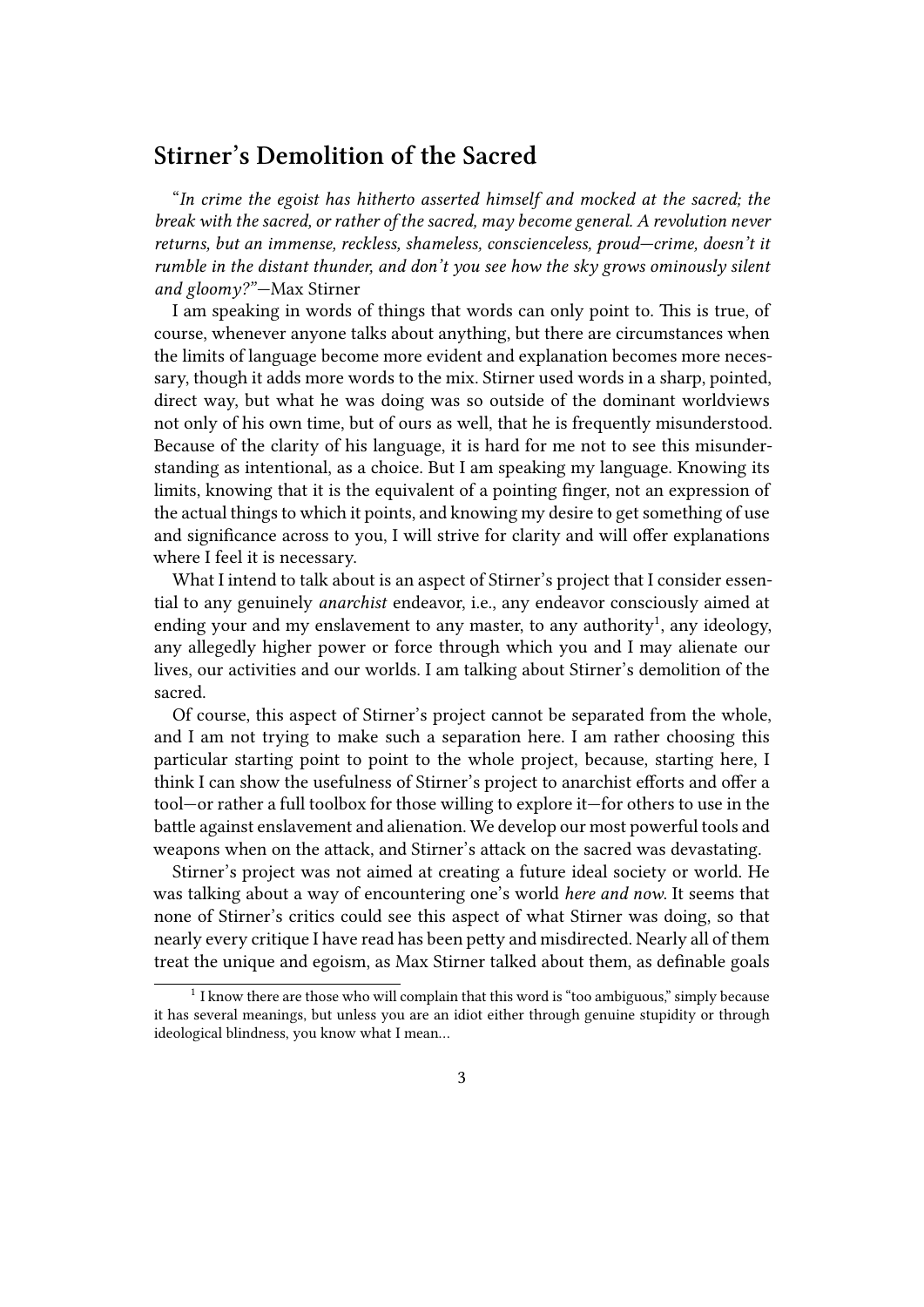to achieve and denigrate these supposed ideals. But the immanence that permeates Stirner's project was central to his demolition of the sacred. Any ideal future for which I may strive will tend to become a sacred thing standing above and against me, unless I have first grounded myself in the immediate grasping of my life as my own here and now. Only on this basis of immediate *ownness* can a future ideal, a dream of totally transformed social relationships, be *my* property as an expression of *my* desire. And this means that I begin here and now to live the world I desire as an expression of *myself* here and now, rather than waiting for the coming of some imagined paradise.

So what is the sacred? Stirner was very clear about this: the sacred is whatever has been made alien to you and me, placed above you and me as our master or owner. In other words any and all things, ideas, relationships, etc., by which you or I may be possessed. Thus, we create the sacred through processes of alienation (or estrangement) and reification<sup>2</sup>, which creates ideology-fixed ideas that *have* you or me. Put another way, the sacred is what is not your own or my own, but rather owns you or me.

What Stirner opposed to the sacred (and thus to alienation and reification) was *ownness*. We can also call ownness *self-ownership*, so long as we understand that this doesn't refer to a reified self to which you or I lay claim, but to you and me as each of us actually is here and now, each creating ourselves, our lives and our world as our own in the moment, not owned by anything outside of ourselves. In each moment, in whatever circumstance we may find ourselves, you and I are confronted with a choice: to be owned as slaves by external forces—the forces which constitute the sacred—or to own ourselves, that is to create and consume ourselves in each moment as we see fit, regardless of the conditions imposed upon us.

When I reappropriate myself, I also reappropriate my world; I make it my *property*. Stirner's use of the term property puts off a good number of anarchists, and this is understandable. The economic conceptions of property that we know are very closely linked to the institutions of enslavement and exploitation. But throughout his writings, Stirner used this word to mean something far broader and deeper than its mere economic significance (though since he was talking about the here and now, he included this aspect in his broader, deeper meaning). If the sacred is what is made alien to me, then I demolish the sacred for myself when I reach out and take what has been made alien to me and make it *my own*, my *property*, and enjoy and consume it as my own—thus destroying it. The demolition of the sacred is, thus, the taking of property.

<sup>2</sup> **Reification—**The treatment of abstractions (conceptions, relationships, activities) as if they had concrete existence and, thus, were themselves capable of acting upon the world and upon us.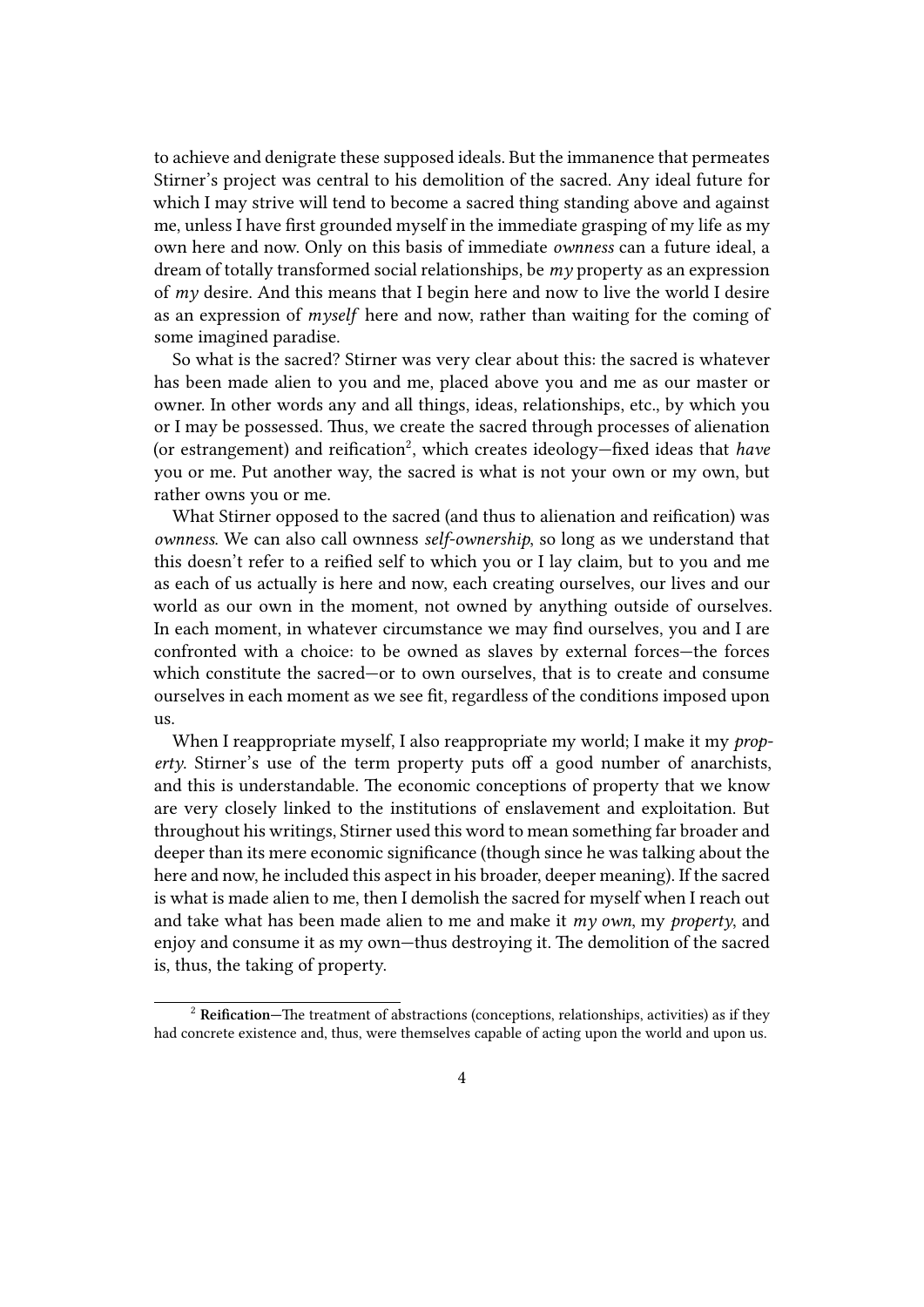But to make this clear, it is useful to look more deeply at how Stirner used the word "property." In his book, Stirner constructed the word "alienty" (*Fremdentum*) to use for the opposite of property (*Eigentum*). And in this, Stirner was saying that my property is simply *everything that has not been made alien to me* either by an external force beyond my power to overcome or by my own self-alienation. But Stirner understood very well that there is another sort of "property" within the social world that surrounds us, property that can never be yours or mine, and that is *sacred* property.

Sacred property is all property that exists through the *sanction* of the state, the social order or any other institutional or imaginary higher power. Thus, it includes private and public property, and every form of collective, social and communal property *insofar as they are protected through the sanction of a higher power* against unsanctioned individual use. And sacred property is destroyed simply by "reaching out one's hand" and taking. As opposed to sacred property, one's own property is what one *takes* and *enjoys*, using it up. I am supposed to respect sacred property, but as (self-) owner, I show no respect.

Now, as I said above, Stirner offered no pictures of an ideal future. He was talking about confronting our worlds here and now. To criticize him because he talked of "property," "money," "exchange,"<sup>3</sup> and so on, without carefully examining how he talks about them in light of this immanence that is a requirement for a thorough demolition of the sacred, is to miss the point entirely. This is one of the reasons why Marx and Engel's so-called critique of Stirner is worthless drivel. Property, as Stirner used the term, is completely opposed to the bourgeois and capitalist concept of property. But in the world he lived in, one had to face the bourgeois conception of property as it was materialized in social reality, and in the world you and I live in, we have to face the capitalist conception property as it is materialized in the world—in other words, *sacred* property, sanctioned property, property with the protection of the state and its police, but worse yet, all too often with the protection as well of your and my moral qualms, your and my consciences, the cops you and I have created within our own haunted heads.

Several times in his book, Stirner addressed himself to the condition of proletarians. And for those who still don't get it, here his opposition between sacred and own property becomes very clear. Proletarians are *propertyless* within this society.

 $3\,$  In communist theory, the essence of economy lies in property and exchange. I think that this misses the point, because (as Stirner showed) "property" can take many, sometimes opposed, forms, and simply by conversing, we *exchange* words. What seems necessary for economy instead is a standardized system of value, that is a system of value in which you or I do not define how we value things for ourselves, but rather accept value as defined by a higher power, and then *measure* and *calculate* in terms of this imposed, *sacred* value rather than creating our own values. Thus, measure and calculation are the defining activities of economy, and they are *activities* we do, not things.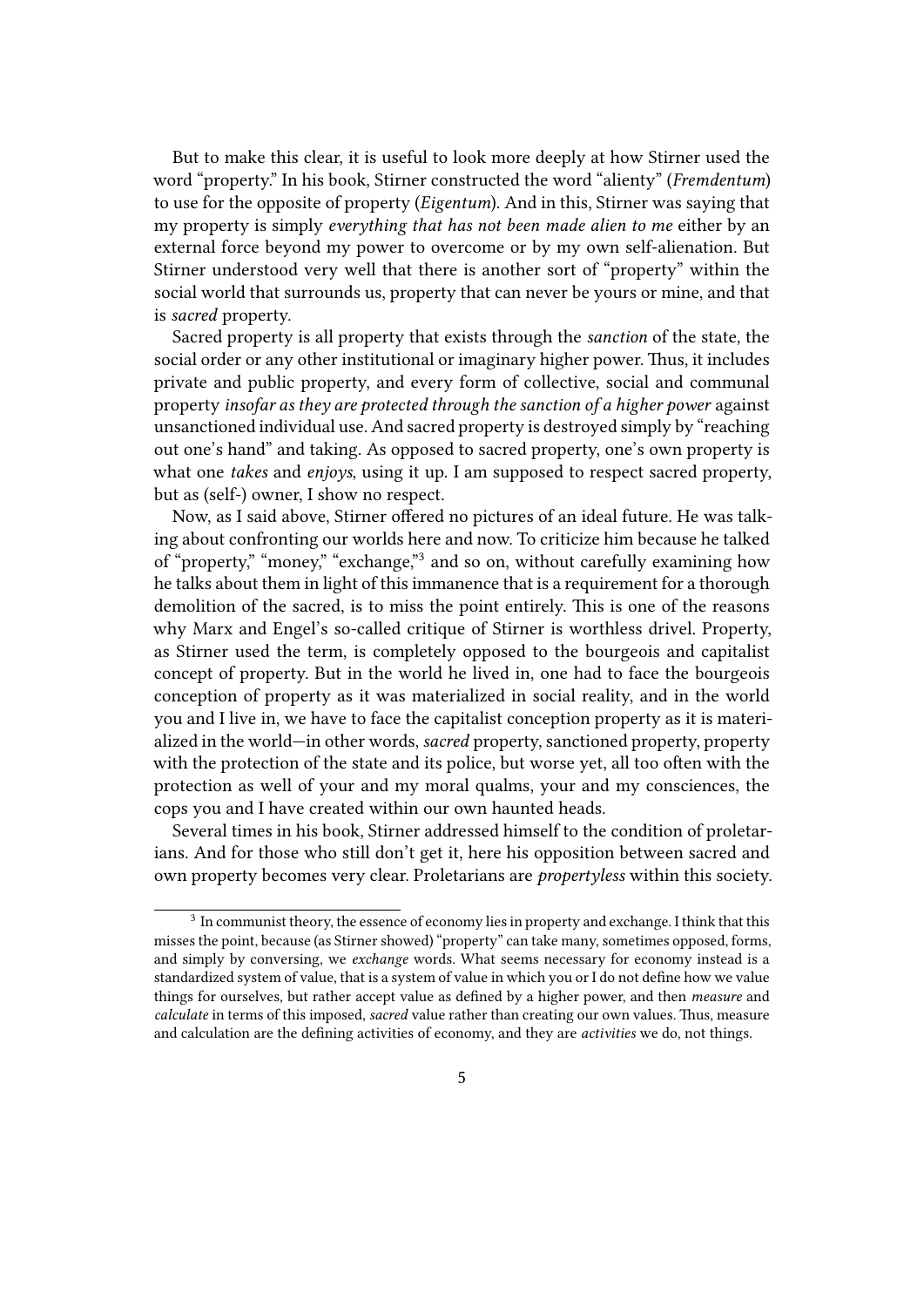As Stirner pointed out, communists do not want to put an end to this proletarian condition, but to universalize it. They claim that they will do this by abolishing property, but in fact they do it by establishing the *sacred* ownership of all property by whichever spook they prefer: society, humanity, "species being,"<sup>4</sup> the human community—though in practice it will always be the *state* in some form that owns it and bestows it since these spooks require an institutional structure to manage their property. Thus, the communists would leave proletarians precisely where they are now: propertyless and waiting for what the owner will bestow. Always waiting, always destitute. Stirner pointed out that it is not property as such, but its sacredness that needs to be destroyed. And each one of us can do this here and now. There are two things that prevent proletarians from taking what they desire. The first is a continued reverence for the *sacredness* of property. The socialists, who would grant ownership to society as opposed to you or I, continue to encourage this reverence. The communists, who would grant it to the species or the human community, continue to encourage this reverence. But ultimately, it is the individual proletarian himself who maintains this reverence by remaining a slave to the spooks in his head, to morality, to respect for abstract ownership, to society, to humanity. To rid herself of this reverence, she needs to become *her own* and devour these spooks.

Once the proletarian has become his own, he ceases to be propertyless, and he ceases to respect property. The only thing that continues to stand in her way from taking what she desires is the might, the power, of those who control property within this society. To the extent that he is able, he will reach out and take what he desires, and where her capabilities are less than her desires, she will seek to increase her own might. Stirner was quite clear that this is one of the uses for a union of egoists. If one person in an area claims all the land there as his property, others in the area can lament their condition, they can rise up individually and through crime (the desecration of the sacred) maintain some livelihood, or they can unite their forces (creating a union of egoists), rising up together to seize the land from the bastard. If successful, they can then decide with each other how they will deal with what is now each of their *own* property. But this has come about only because they have rejected the *sacredness* of property and don't refrain from reaching out their hand to take what they desire, and expect the same from others.

Some (including Joseph Dejacque) have thought that a form of communism would be the inevitable outcome of egoism. I do not agree, because I see com-

<sup>4</sup> More accurately, species *essence*, since the German word *Gattungswesen* originates among Hegelians for whom the word *Wesen* general refers to a *metaphysical* essence. I consider the translation of this term as "species being" to be an attempt to hide its metaphysical nature.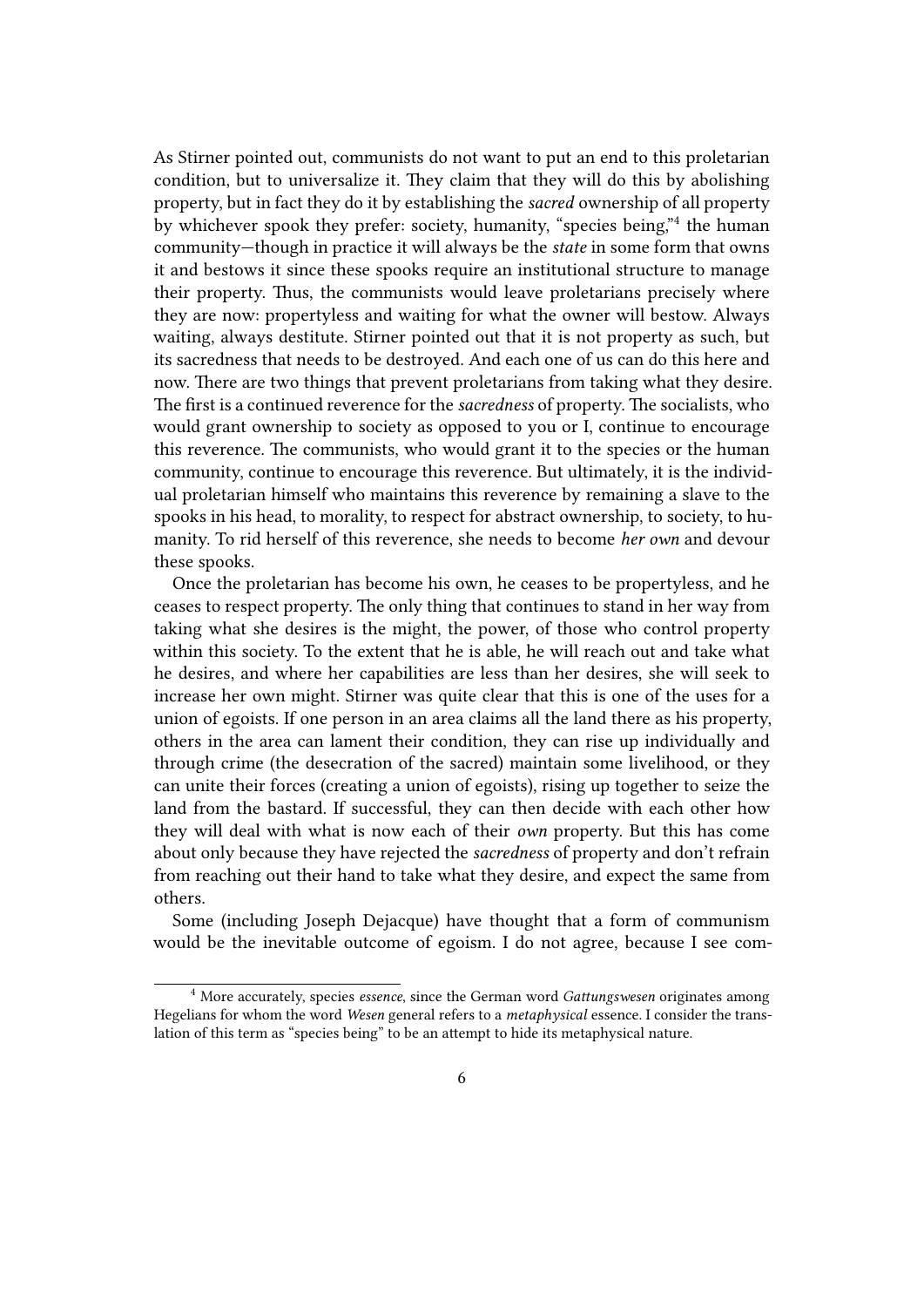munism in practice as the administration of property supposedly owned by an abstract collective being rather than by any actual, living being. Thus, it still maintains the sacred, and the egoism involved is duped egoism—the egoism of one who is convinced that his interests are best carried out in service to a higher interest. However, the practice of ownness could easily come to appear like a kind of communism. If property is not sacred, if everything that I desire and have the capacity to grasp is mine, and if I prefer to have enjoyable and pleasant relations with those around me, then I may very well work out with them ways for dealing with what is my own and your own and his own and her own and so on, so that all the necessities, many of the niceties, and so on are readily and freely accessible to every individual who desires and can reach them. But there would be no abstract concept, no spook, assumed to stand above us as the real owner of it all, nor any administration to guaranty equitable relations or the maintenance of an ethic of "from each according to their abilities to each according to their needs." It would not be communism but mutual ownness.

But this is not where I am now, nor where you are now (except perhaps among small groups of friends). We are confronting a world haunted by the sacred, and we each need to demolish this sacred and take back what is ours, in every moment, immediately, destroying everything that prevents us from doing so. Each of us needs to make our lives, activities and worlds our own, against the world of the sacred.